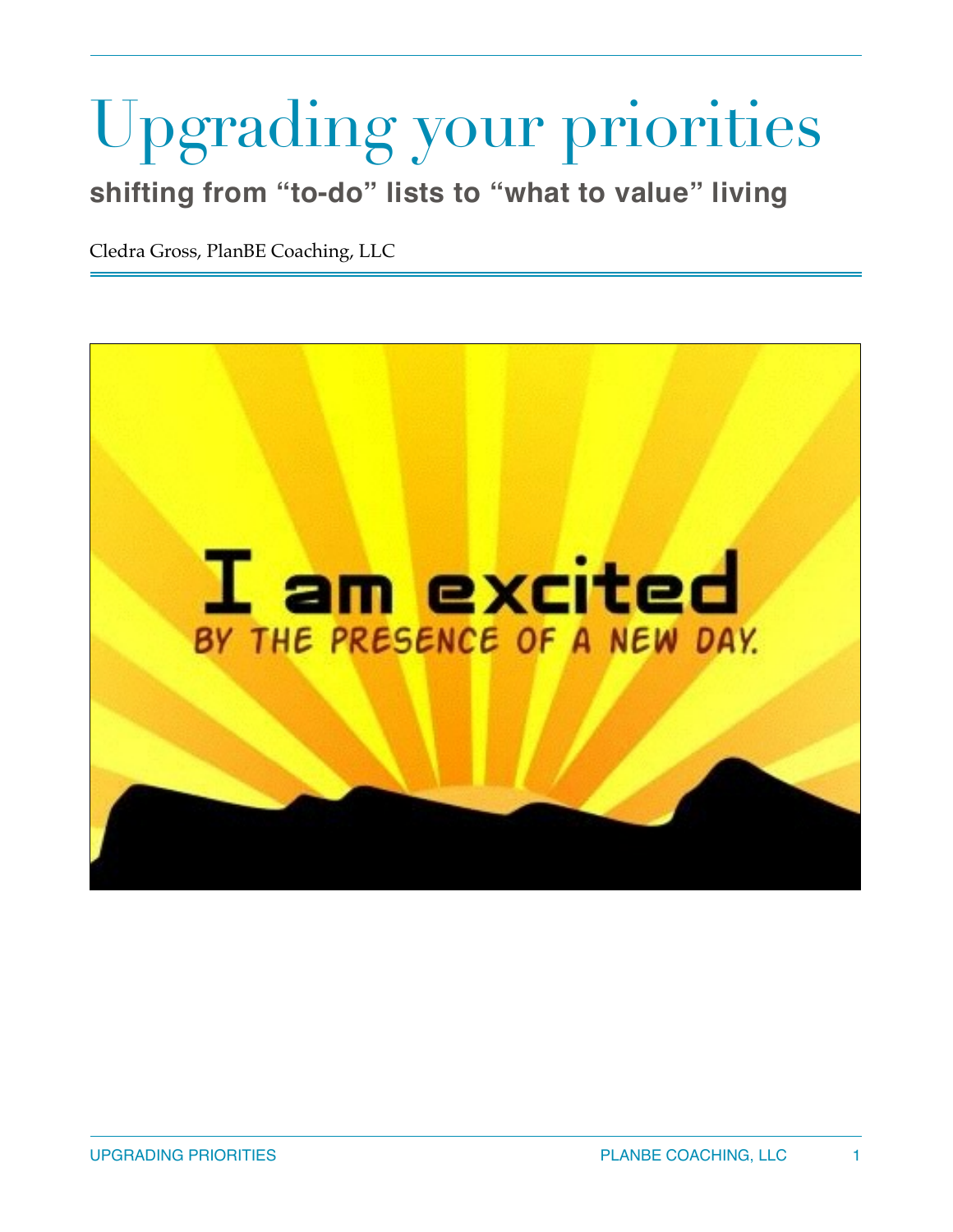# **Why go beyond prioritizing**

I've been studying the personal development space for close to 20 years and so it takes a lot for me to bring you a topic that I feel is well documented  $\&$ easy to google for information unless I know that I'm bringing you value added material that will make an immediate impact in your life. That's what you can expect from this priorities course book when combined with *DOING THE WORK* in the workbook…a shift in impact. This is about moving from the traditional creation of "to-do" lists to creating a life where you prioritize activity that yields the greatest impact and value to your overall life.

## **3** *action based* **Modules + a companion workbook**

- 1. Upgrade Your Week…strategies to go from good to great each week
- 2. More from 24…getting more from each day
- 3. Your extra hour of power…finding another hour in each day

Getting the most from this course:

- 1. Print out the modules and the workbook
- 2. At the top of your workbook write "how can I use this now?" It's important to set your intention and to proactively block that part of your mind that will tempt you to go to a place of "why" instead of a place of "what's next"
- 3. Implement-Implement-Implement! I'm committed to your transformation & I'm inviting you to commit to the work to do that transformation. ALWAYS implement AT LEAST one thing you've heard when taking a class. This will guard against the tendency to believe that passively acquiring knowledge is effective. Knowledge is as effective as your ability to apply it consistently enough to achieve results and results you can see.
- 4.. Define success as implementing what you learn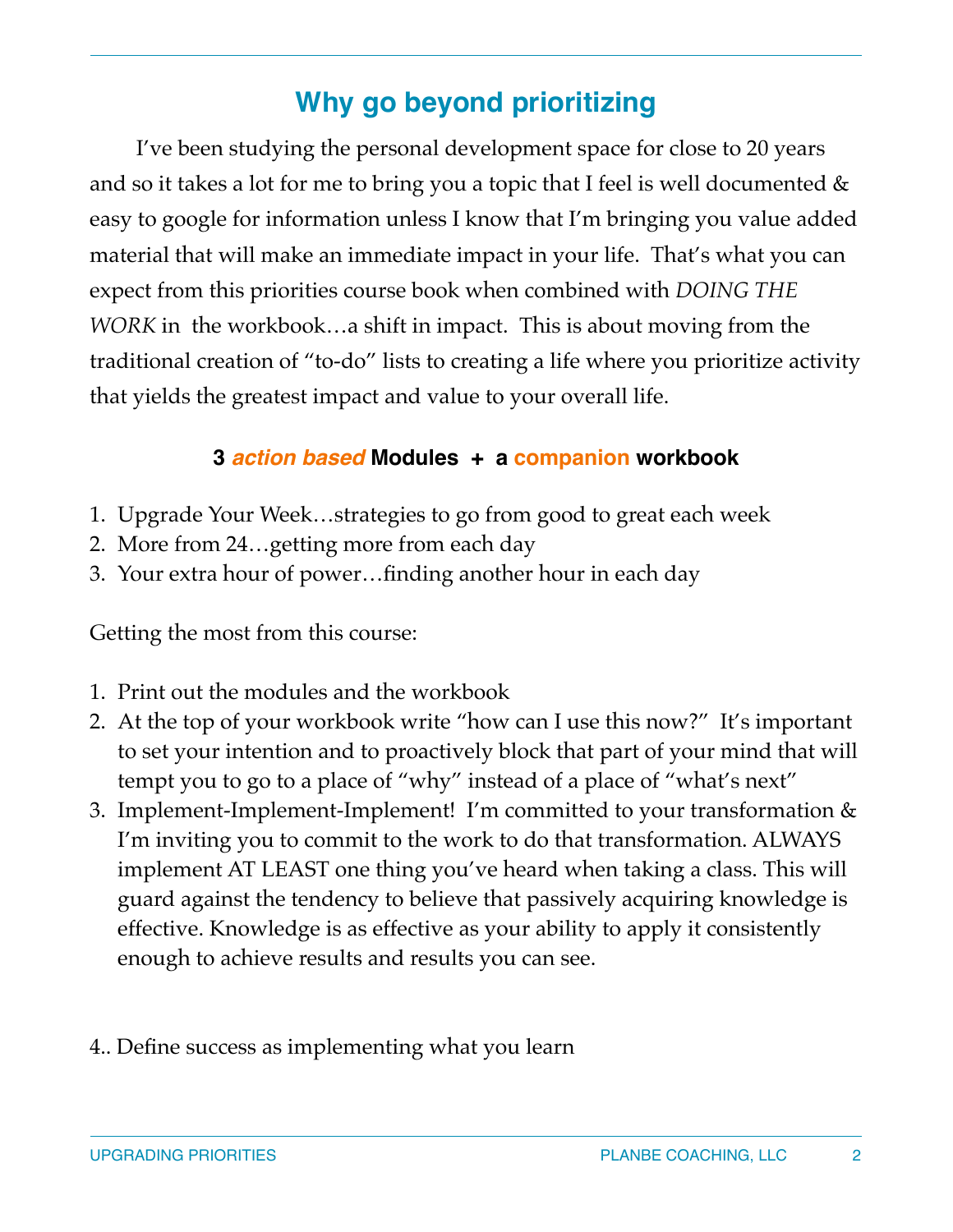5. Know that when you implement you are moving from concept to practice and as you practice each strategy more you will gain skill. As you gain skill and repeatedly implement those skills you will eventually gain mastery. Don't fall for the shortcut mindset. Mastery takes time. Commit to focusing on the process and trust that you'll have the product. If you find yourself in overwhelm it's a sign that you're more focused on product and time instead of process and practice.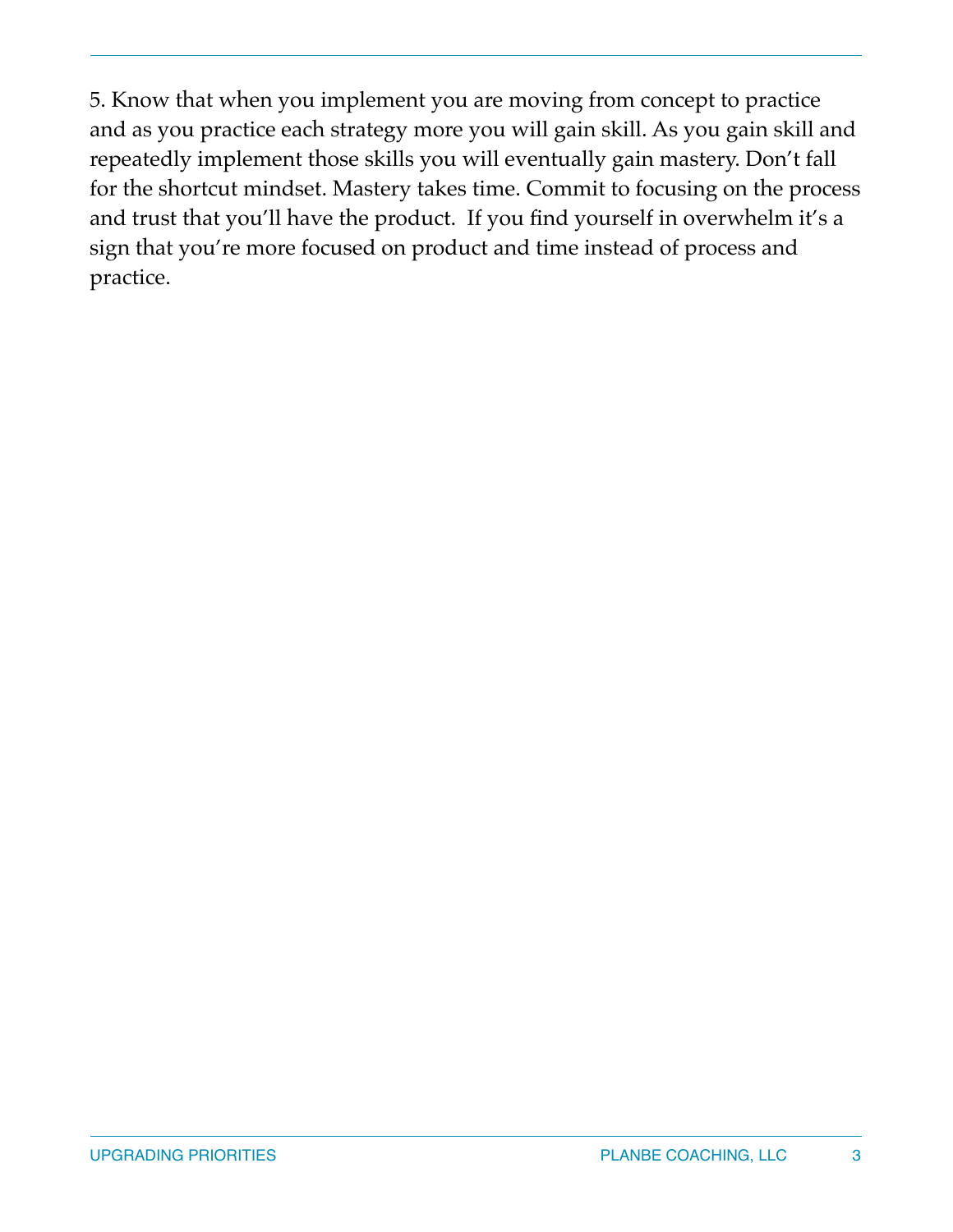# **MODULE 1: Upgrade your week…4 easy strategies to get more VALUE from what you do in a week**

Do you ever find yourself at the end of a week and you wonder just where did the time go and how did the most important things to you get taken off of the list?

It's so easy to get caught up in the thick of things that you forget to really pay attention to the things that produce identifiable returns.

Whether you spend your week working in an office or taking care of things at home, *it's important to inject value in your tasks* to avoid monotony and reassure yourself that you're making the most of your time.

*Luckily, it's fairly easy* to determine if what you're about to embark on each week will produce the value you're comfortable with.

## **Follow this 4-step process to determine the best plan of action for your week:**

- 1. **Prioritize.** First, prioritize your tasks. *Give some thought to everything you have in mind to accomplish this week and put them in order of which ones you think are most important.*
	- Based on your role and responsibilities, determine what's most important.
	- Do this each week until it becomes habit.
	- Set aside time each week to do this for the upcoming week
- 2. **Assess the outcome.** Once you've prioritized, take some time to assess the outcome of each task you've listed. What will you achieve when you complete each task? What's the end result? *At this stage, you probably feel confident that you prioritized effectively because you like the results of the top-priority items.*
	- Your boss will pat you on the back for doing a task well.
	- Your kids will shower you with hugs and kisses for being super-mom.
	- Your energy will be higher
	- You will feel more confident
	- You will have a sense of accomplishment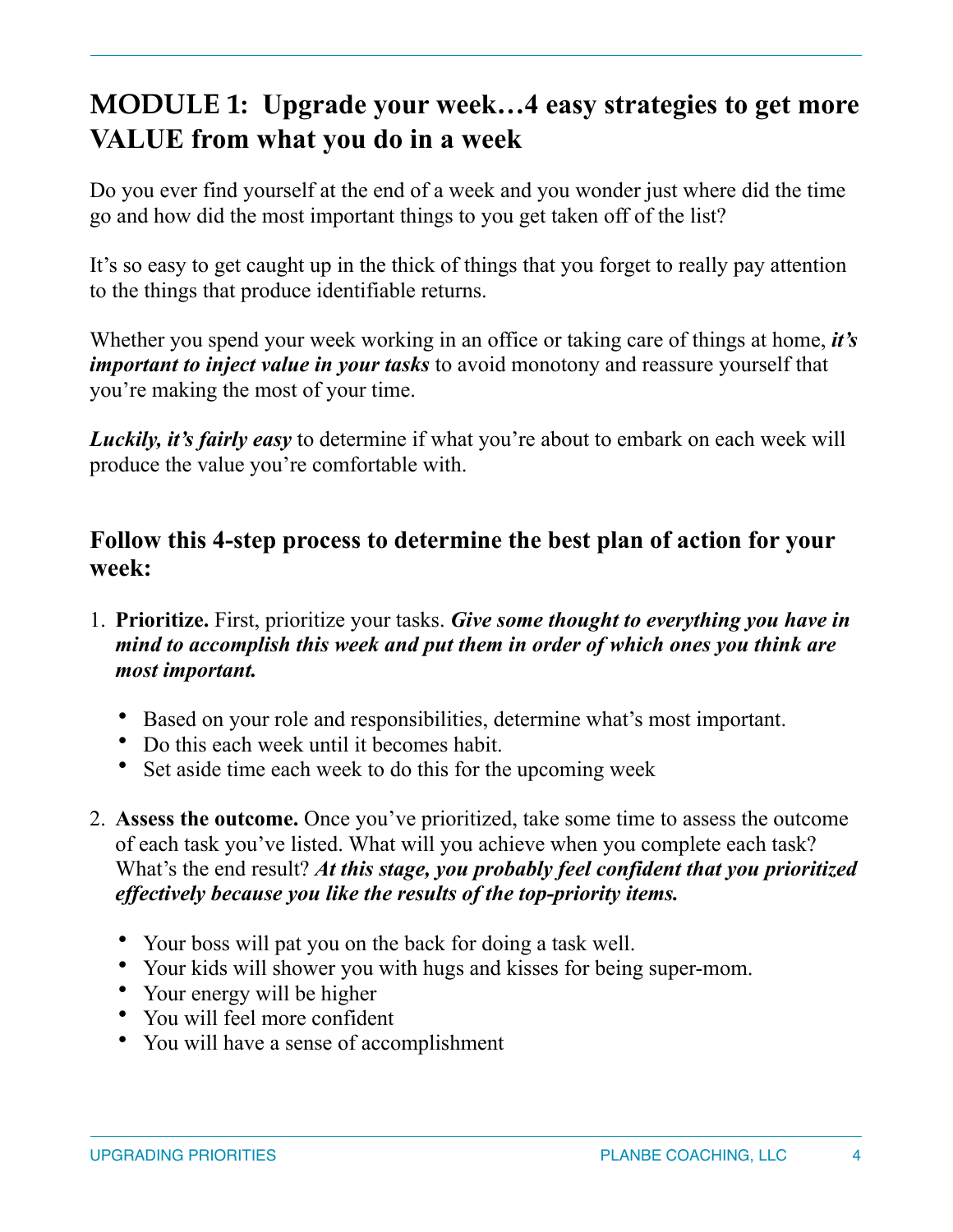- 3. **Determine the impact.** Looking at the outcome is important, but *really taking a look at the impact or value of the outcome is even more important.* Yes, it's possible to like the results of the top-priority items, but are they giving you the best value or impact? Will you wake up the next day beaming because you feel fulfilled?
	- Adding value means producing a result that supports the greater reward.
	- You know you've achieved value from a task when the returns are evident and unquestionable.
- 4. **Re-prioritize.** Now that you've determined the value of each task, you'll need to reprioritize, but *this time your top-priority items will be based 100% on the value to be derived from them.*
	- Your boss will pat you on the back for doing a task well, and reward you for increasing the company's revenues.
	- Those hugs and kisses from the kids will make you happy, but the value found in their happiness is of utmost importance.
	- That increase in energy from planning healthy meals will result in expanded capacity to write that book
	- Higher confidence will result in you using your voice and not stuffing it down with excess calories
	- That sense of accomplishment will reduce that negative self talk and chatter that you've been battling from living beneath your potential

You can probably go though the daily motions doing things how you currently do them and feel somewhat satisfied at the end. There's probably nothing wrong with how you handle your days right now.

## *However, if the greater reward is what you truly seek, then you'll be better off trying to determine how to get the most value out of your day.*

By sticking to the formula outlined, you can rest assured that you'll not only get the desired outcome, but also the satisfaction of knowing that the desired outcome will produce the **best value proposition**.

Actively seek out value and when you've found it, it will be very easy to plan your days effectively.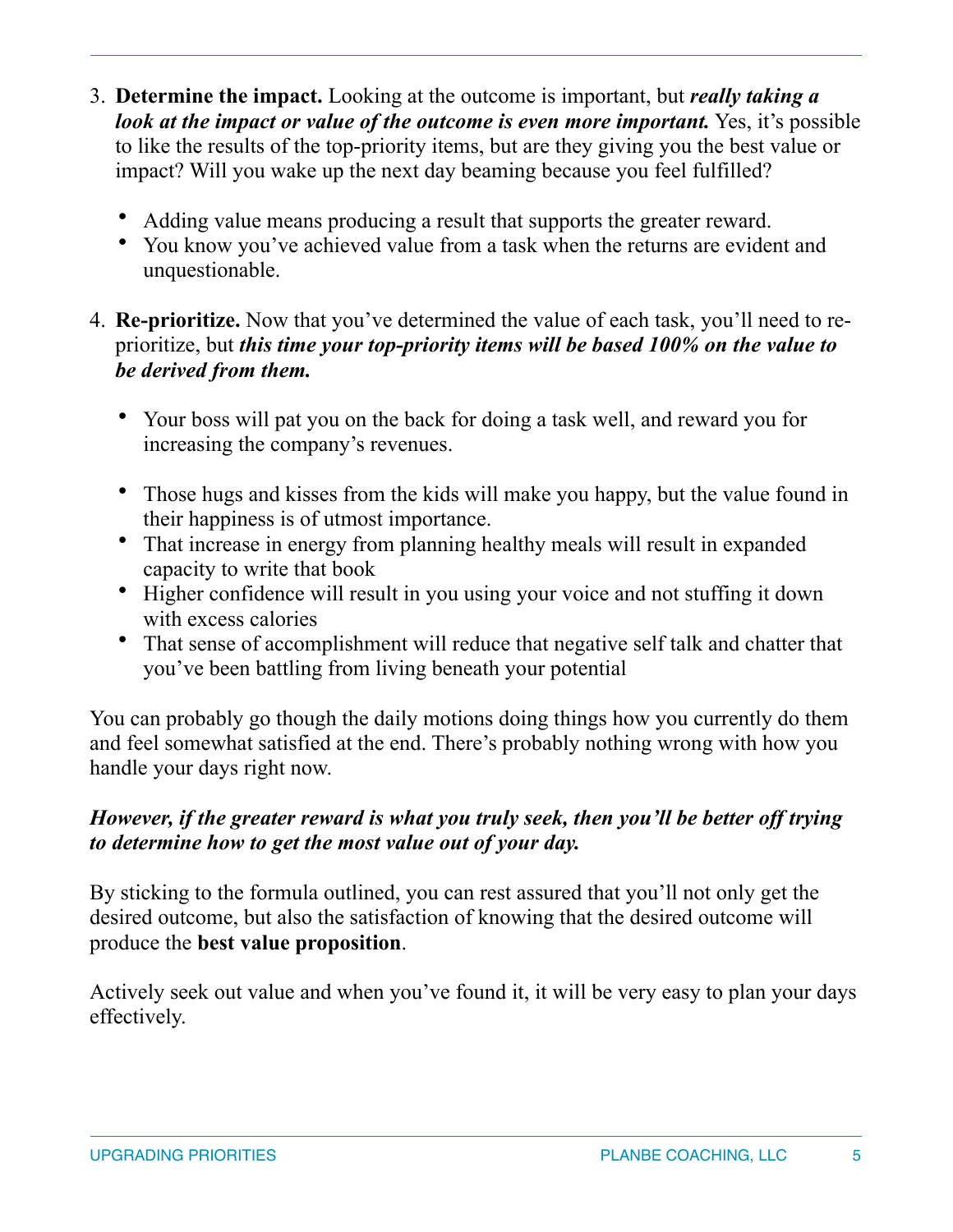#### **WORKBOOK Module 1: Upgrading your week**

#### **List your priorities for the week(at least 1 priority for health, purpose, & relationships) What is the expected outcome? What is the subsequent VALUE added to my life? What price will I pay if I choose to lose this value?**

| <b>Priorities</b>                      | <b>Outcome</b>                                     | Value                                                                  | Price I pay to<br>devalue                                                                                                                                                                                |
|----------------------------------------|----------------------------------------------------|------------------------------------------------------------------------|----------------------------------------------------------------------------------------------------------------------------------------------------------------------------------------------------------|
| <b>EXAMPLE: Run 3</b><br>times at 5 am | energy, confidence,<br>manage weight and<br>stress | allows me to bring a<br>better Cledra to<br>my husband & my<br>purpose | rob me of quality<br>life minutes with<br>my husband<br>because I'll be<br>irritable, rob me of<br>life minutes to focus<br>on coaching because<br>I'll be focused on<br>how I SHOULD<br>have worked out |
|                                        |                                                    |                                                                        |                                                                                                                                                                                                          |
|                                        |                                                    |                                                                        |                                                                                                                                                                                                          |
|                                        |                                                    |                                                                        |                                                                                                                                                                                                          |
|                                        |                                                    |                                                                        |                                                                                                                                                                                                          |
|                                        |                                                    |                                                                        |                                                                                                                                                                                                          |
|                                        |                                                    |                                                                        |                                                                                                                                                                                                          |
|                                        |                                                    |                                                                        |                                                                                                                                                                                                          |
|                                        |                                                    |                                                                        |                                                                                                                                                                                                          |
|                                        |                                                    |                                                                        |                                                                                                                                                                                                          |
|                                        |                                                    |                                                                        |                                                                                                                                                                                                          |
|                                        |                                                    |                                                                        |                                                                                                                                                                                                          |
|                                        |                                                    |                                                                        |                                                                                                                                                                                                          |
|                                        |                                                    |                                                                        |                                                                                                                                                                                                          |
|                                        |                                                    |                                                                        |                                                                                                                                                                                                          |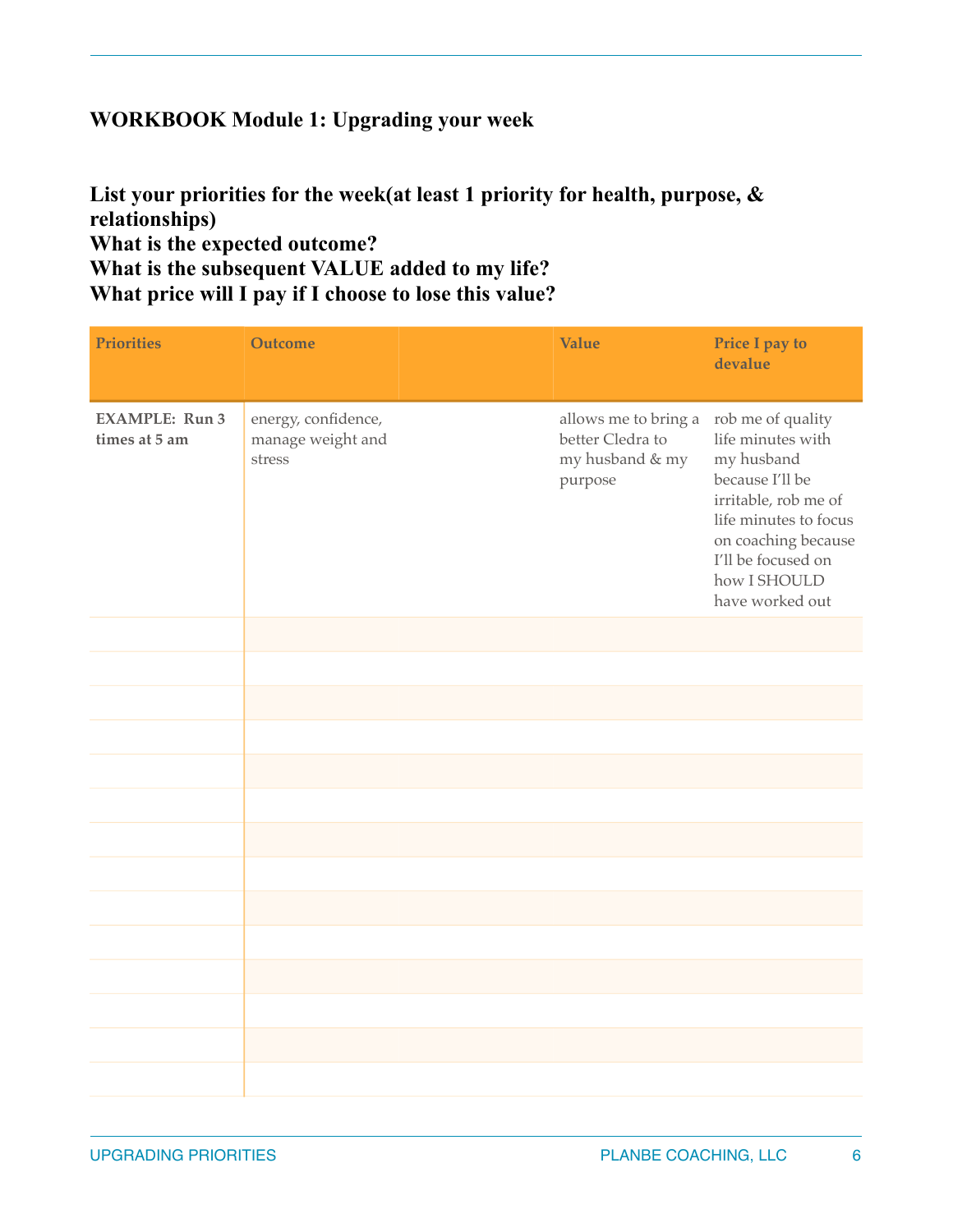| Priorities | Outcome | Value | Price I pay to<br>devalue |
|------------|---------|-------|---------------------------|
|            |         |       |                           |
|            |         |       |                           |
|            |         |       |                           |
|            |         |       |                           |
|            |         |       |                           |
|            |         |       |                           |
|            |         |       |                           |
|            |         |       |                           |
|            |         |       |                           |
|            |         |       |                           |
|            |         |       |                           |
|            |         |       |                           |
|            |         |       |                           |
|            |         |       |                           |
|            |         |       |                           |
|            |         |       |                           |
|            |         |       |                           |
|            |         |       |                           |
|            |         |       |                           |
|            |         |       |                           |
|            |         |       |                           |
|            |         |       |                           |
|            |         |       |                           |
|            |         |       |                           |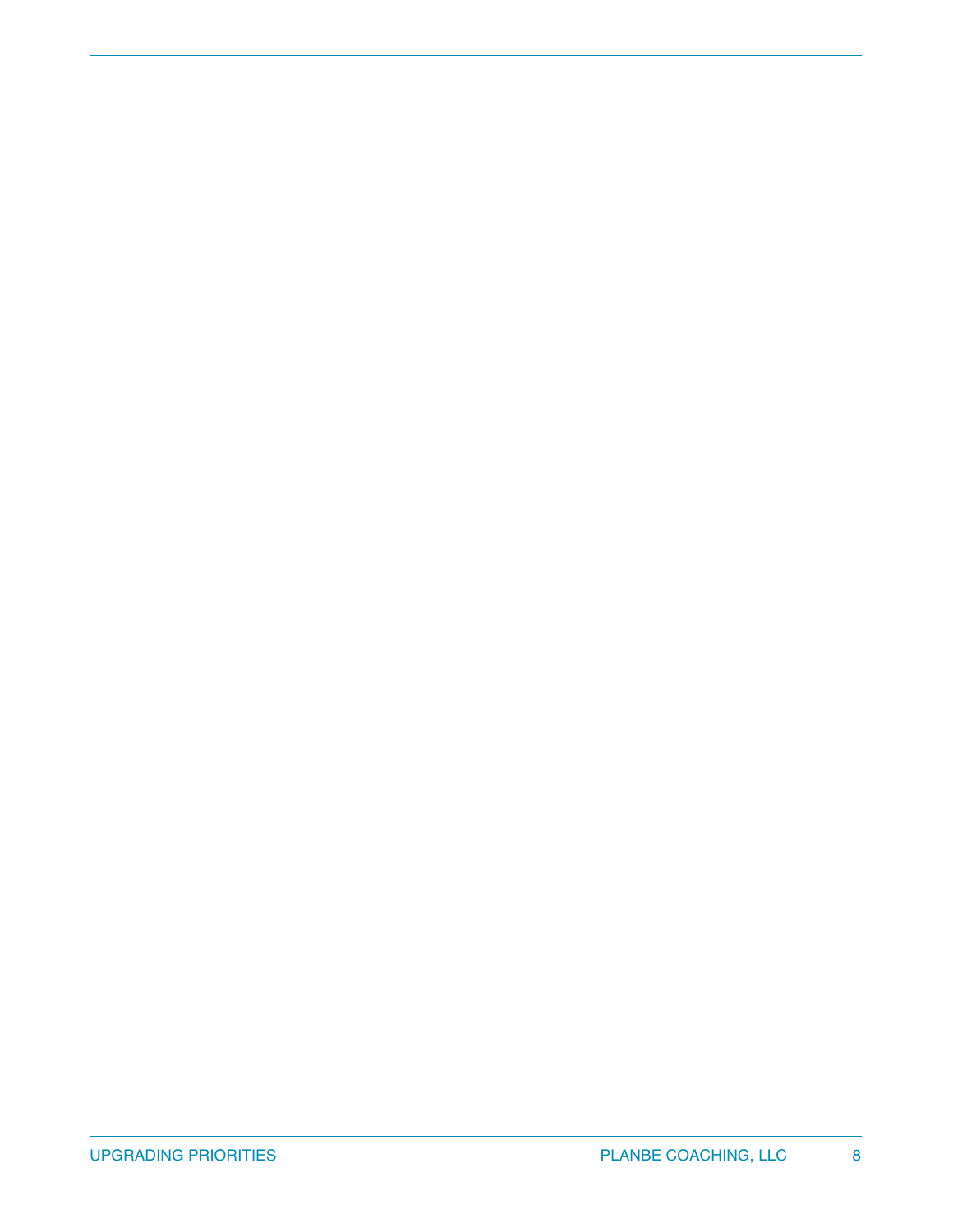# **MODULE 2: Getting more out of your 24…STAY ENGAGED**

## **Accomplish More Each Day With These 7 Strategies**

Do you find yourself feeling stressed out because you have too many things to do? After all, there are tasks to finish for work, things to complete around the house, and activities you want to do with your family.

How can you do it all?

#### *If you feel bogged down from life once in a while, maybe it's time to try some new approaches.*

#### **These strategies will enable you to accomplish more of what you want each day:**

- 1. **Think "ENGAGEMENT."** Consider that you're awake roughly 16 hours daily. Segmenting your day into ENGAGEMENT percentages and then following your plan will help you achieve the VALUE you crave from each day.
	- For example: "I will work 50% (8 hours) of my waking hours tomorrow. Twentyfive percent (4 hours) of my time, I'll spend coaching, exercising, and calling friends and family. I'll devote the other 25% of engagement to my husband, Mother, and setting myself up for a value added upcoming day(pack meals, get workout clothes out, etc)
	- *In my opinion the idea of "balance" has caused more stress than it has caused solutions and so I live by the concept of ENGAGEMENT. When I'm working I'm 100% engaged in work and when I'm with my husband I'm 100% engaged with him. With that being said every day those 2 buckets don't get the same amount of time however I bring a high level of engagement consistently.*
- 2. **Each evening, reflect on tomorrow.** Sometime before bed, ponder the next day. Be proactive by thinking about what tomorrow might bring so you don't feel so overwhelmed when it arrives.
	- Where will you be? For how long?
	- Who will you be with?
	- Decide which tasks you'll work on the following day.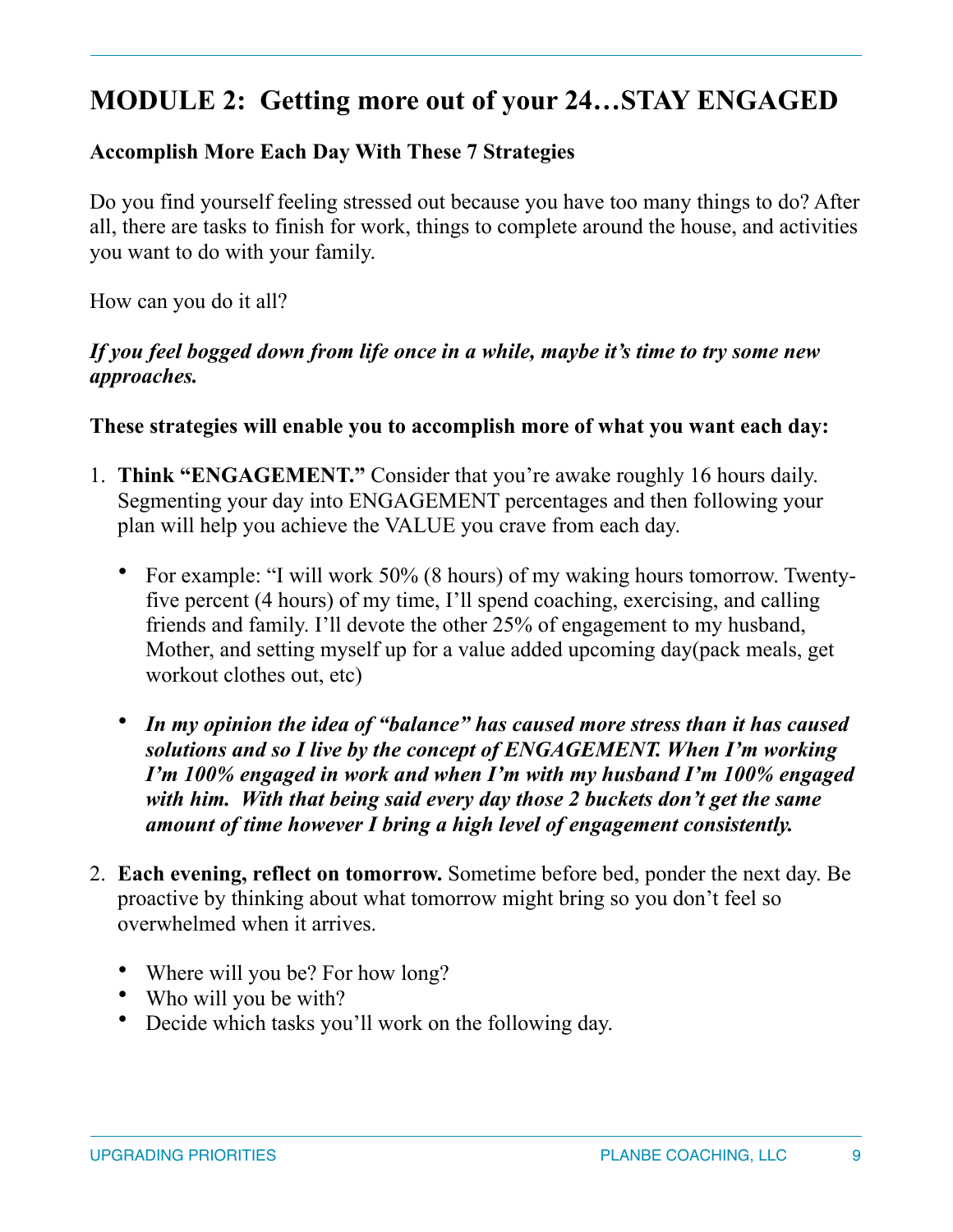- 3. **Create a to-VALUE list.** A list of things that you want to accomplish (that bring you VALUE ADDED BENEFITS as discussed in module 1) enables you to collect those scattered bits of thoughts that you keep going over and over in your mind. With a TO VALUE list, you can focus better on each task as you do it rather than being distracted by details of many tasks.
	- *You'll feel less stressed when you have a TO VALUE list because you'll move from being busy to being PRODUCTIVE.* Checking off your accomplishments feels great and compels you to continue focusing on your VALUE ADDED tasks.
- 4. **Write down your long-term goals.** Tack them up where you can view them as you plan each day. This way, you can include some tasks that will contribute to the eventual accomplishment of your overall goals. Your passion for your goals will burn brightly.
- 5. **Avoid overwhelming yourself with too many tasks.** *Circle the three tasks on your list that are the most important and start on them early in the day.* Ensure that you accomplish these priority tasks.
- 6. **Be realistic about what you can accomplish in the time allotted.** Avoid setting yourself up for failure. Divide bigger jobs into several smaller tasks to more accurately estimate your time.
	- For example, rather than say, "Write a 50-page e-book," you could state something like, "Complete the outline of a 50-page e-book."
- 7. **Evaluate your progress throughout the day.** If you want to go further on a task than what you had planned, consider how doing so will affect your ability to get started on your other things to do that day. Be confident about your decision whether to continue or move on.

*Follow these tips and you'll enjoy greater accomplishments in all areas of your life.* Achieve the successful results you seek as you make more time to do what you really want to do!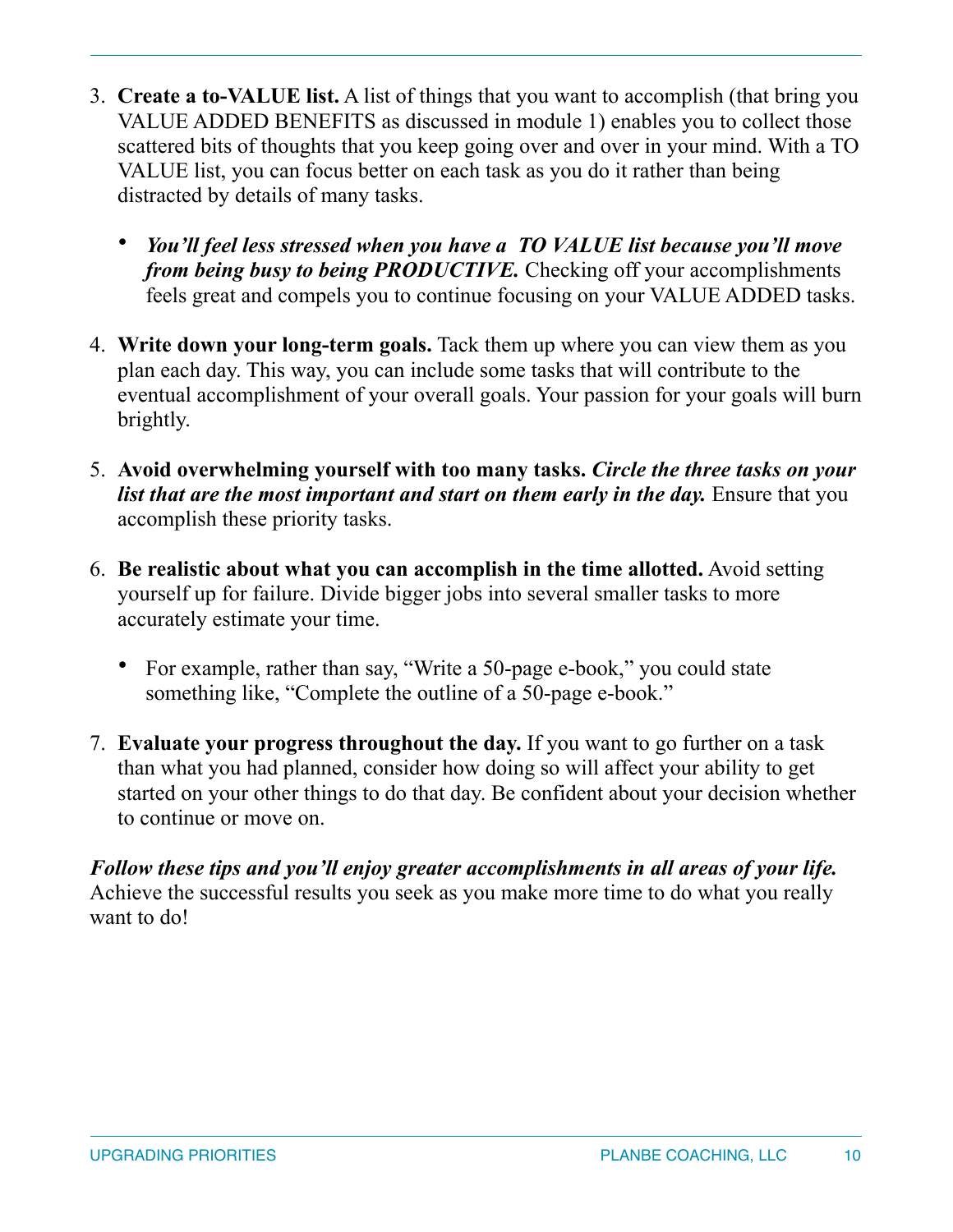# **MODULE 2 WORKBOOK: Get more from 24…STAY ENGAGED**

- **1. Write your MOST valued engagements**
- **2. Remember we are "engaged" for 16 hours each day(adjust based on your sleep cycle but WARNING…even if you aren't sleeping I don't recommend being engaged for more than 16 hours each day)**
- **3. View your percentages**
- **4. View the threats to your percentages. I call these "pop-ups". Things that can "pop-up" literally and break your engagement**

| <b>VALUED</b><br><b>ENGAGEMENTS</b>            | Percentage | <b>Potential POP-UPS</b>                                                                                                  |
|------------------------------------------------|------------|---------------------------------------------------------------------------------------------------------------------------|
| <b>EXAMPLE: Relax 30</b><br>minutes after work | 25% bucket | Frisco(my dog) doesn't<br>like it when I relax. Have<br>to walk him first.<br>Neighbor sometimes<br>drops by unannounced. |
|                                                |            |                                                                                                                           |
|                                                |            |                                                                                                                           |
|                                                |            |                                                                                                                           |
|                                                |            |                                                                                                                           |
|                                                |            |                                                                                                                           |
|                                                |            |                                                                                                                           |
|                                                |            |                                                                                                                           |
|                                                |            |                                                                                                                           |
|                                                |            |                                                                                                                           |
|                                                |            |                                                                                                                           |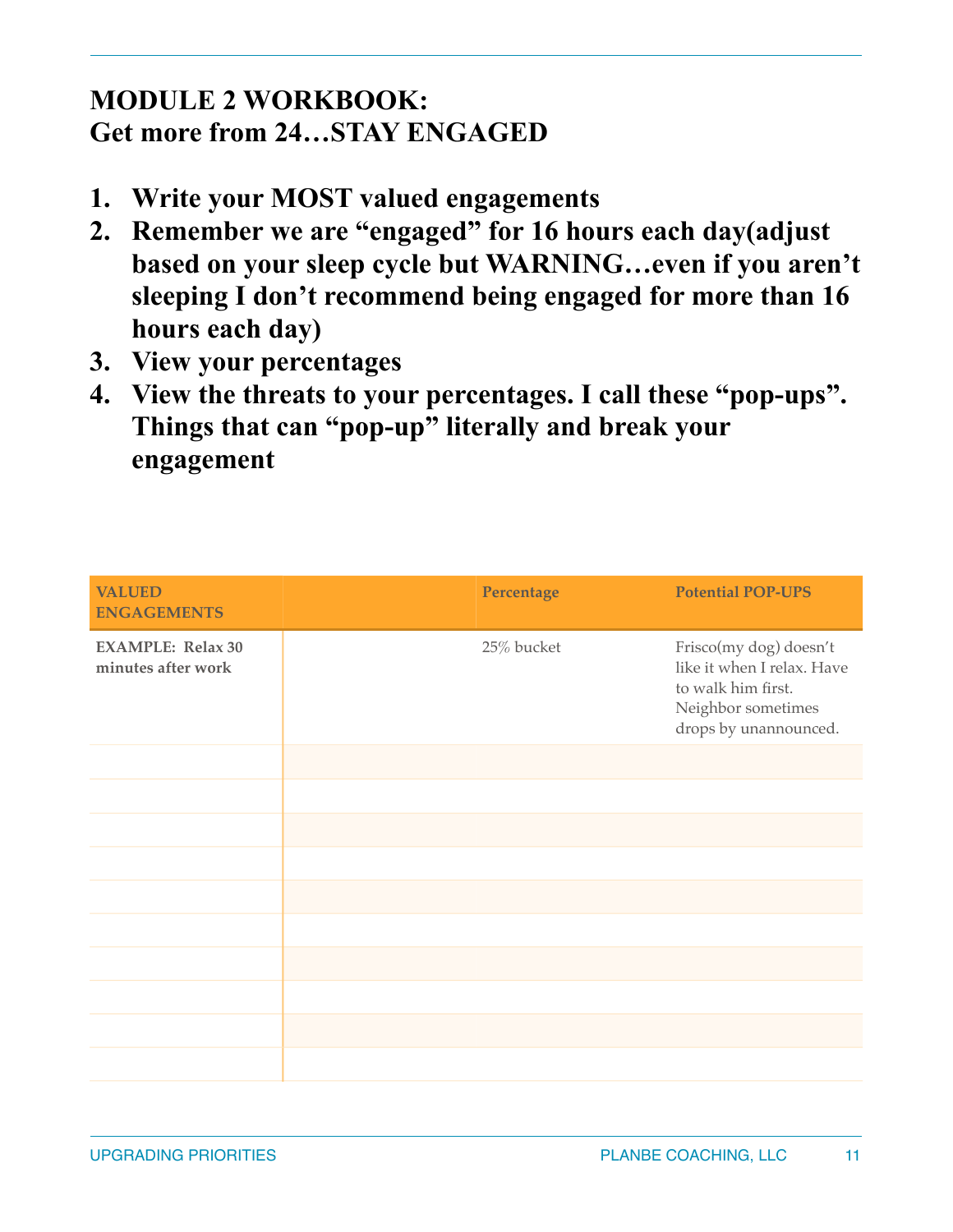| <b>VALUED</b><br><b>ENGAGEMENTS</b> | Percentage | <b>Potential POP-UPS</b> |
|-------------------------------------|------------|--------------------------|
|                                     |            |                          |
|                                     |            |                          |
|                                     |            |                          |
|                                     |            |                          |
|                                     |            |                          |
|                                     |            |                          |
|                                     |            |                          |
|                                     |            |                          |
|                                     |            |                          |
|                                     |            |                          |
|                                     |            |                          |
|                                     |            |                          |
|                                     |            |                          |
|                                     |            |                          |
|                                     |            |                          |
|                                     |            |                          |
|                                     |            |                          |
|                                     |            |                          |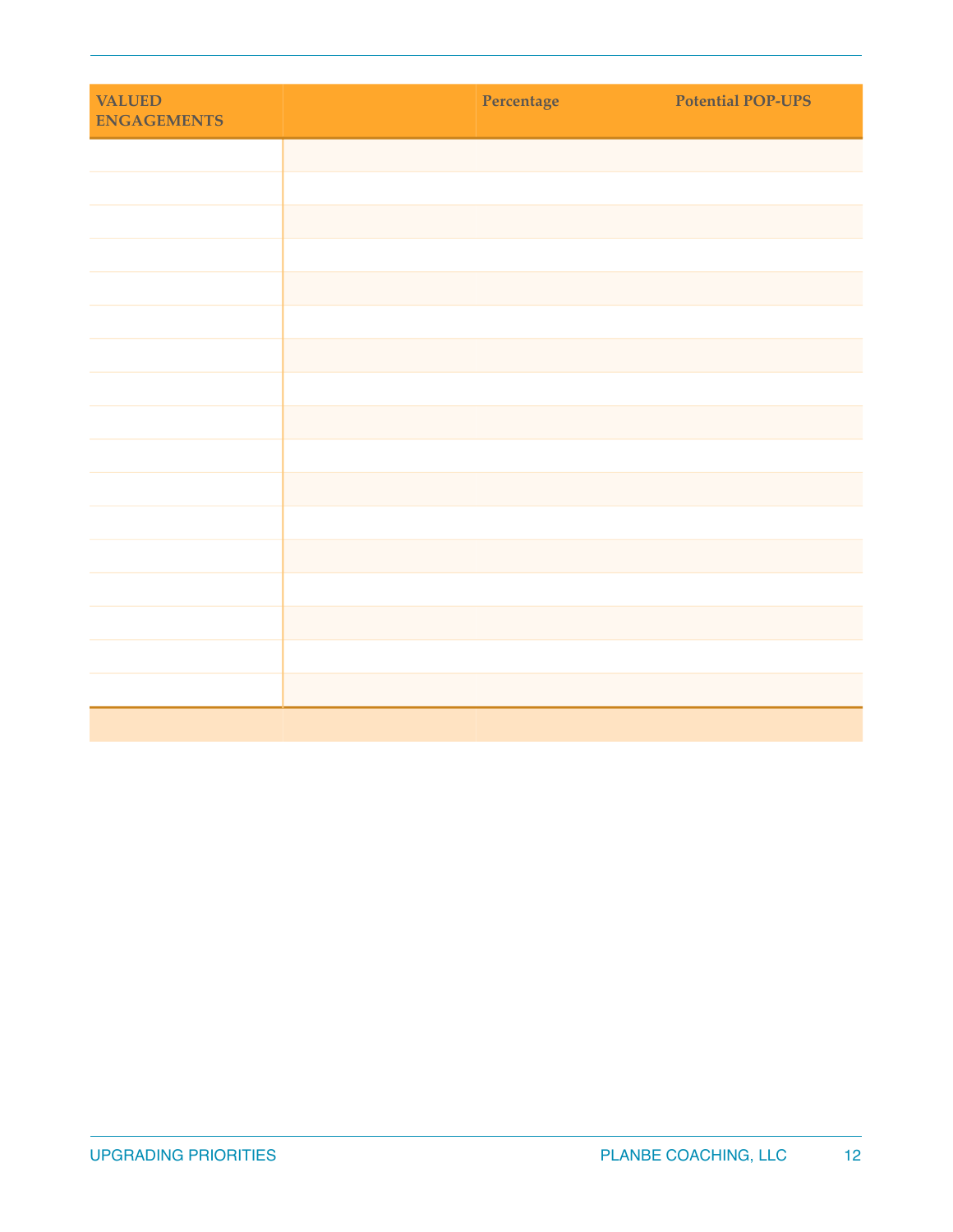# **Module 3: An extra hour of POWER You cannot extend the time in a day but you can create more time for what you value**

#### **Create an Extra Hour Each Day in which to Transform Your Life**

You might think that you're already booked solid, but the truth is that it's not that difficult to find an hour for yourself by stealing a little bit of time from other activities.

Everyone needs a little quiet time because, without it, stress, depression, and anxiety tend to creep into our lives.

Creating an extra hour each day for reflection can really pay off over time. *You'll find that the quality of your life improves when you make time to reflect on your goals, dreams, and desires.*

Focusing your mind on what's most important to you enables you to go after those dreams with a passion and bring them to life.

#### **Try these ideas to find that extra time to reflect:**

- **1. Re-purpose some of your TV time.** Television is a significant time waster. Most people average 4+ hours of TV per day. If that's you, this is an easy place to find an hour.
- **2. Spend less time on the internet.** The net is a great source of information, but it's also an easy place to spend a lot of unproductive time. For example, how much time do you spend on social media websites reading about what your friends are having for dinner? Really? Just cut back and use the time for yourself.
- **3. Early to bed, early to rise...** If you can get up an hour earlier, that's an hour you have to yourself. There's something quiet and peaceful about the morning that you don't get at other times of the day.
- **4. Limit your email time.** *Plan a specific amount of time, once per day, to check and reply to emails.*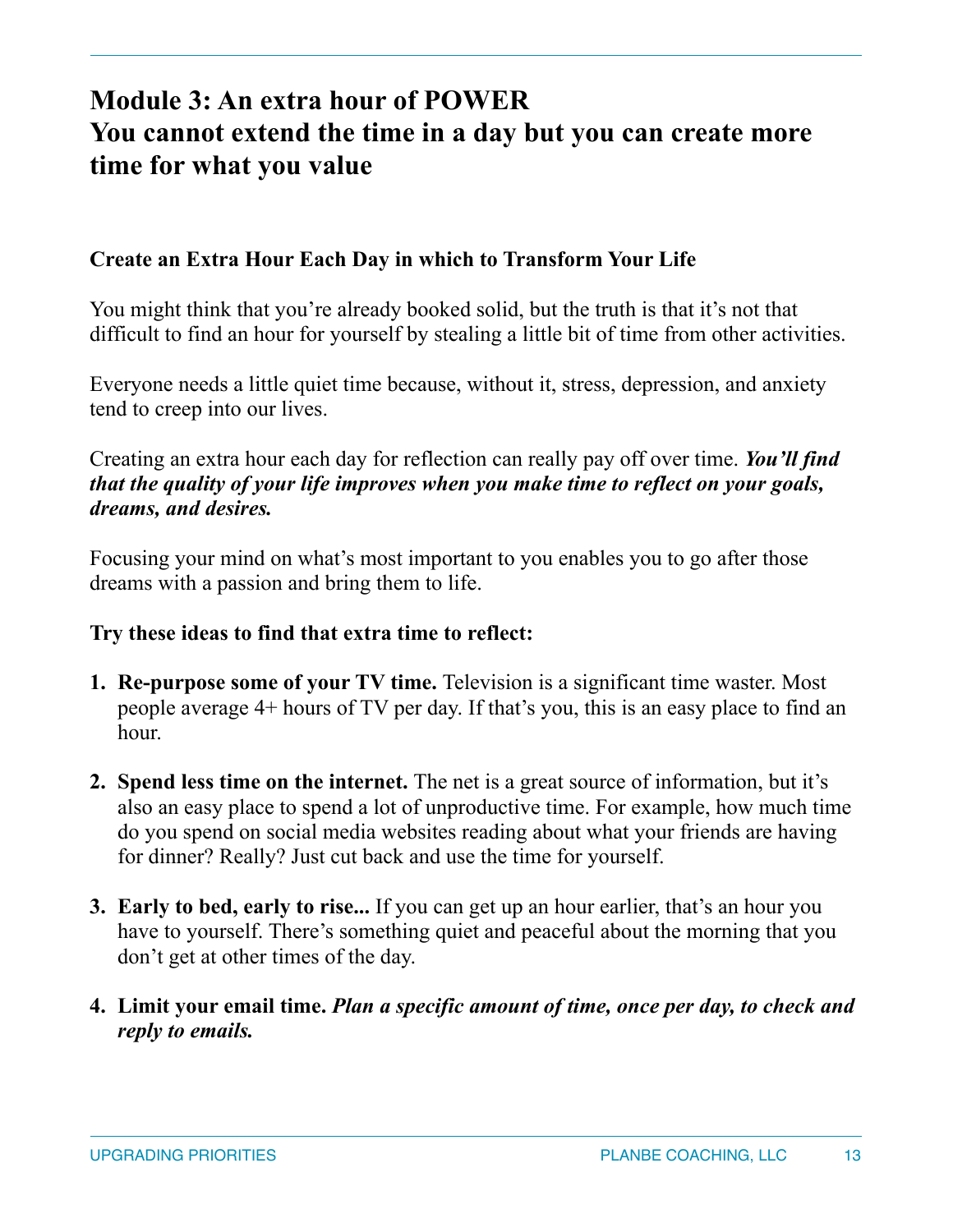- **5. Cut out some shopping.** Drop all your shopping (except grocery shopping) for a month. It's just a month. You can go for a month without buying anything, can't you?
- **6. Take a longer lunch break.** If you're getting your work done, maybe you can extend your lunch and get your solitude in the middle of the day.
- **7. Skip the news.** *Go for 30 days without watching, reading, or listening to any news.* You can go back after a month if you really miss it.
- **8. Drop some of the extraneous after work activities.** Instead of all the other things you might have planned, use some of this time for yourself.
- **9. Ration your reading time.** Keep the most important parts of your reading activity and limit the non-essential reading to a set amount of time each day.
- **10.Cut down on your playtime.** *It's certainly important for your wellbeing to take time to relax and participate in activities that you enjoy.* However, if you find that you play video games for hours at a time or spend frequent evenings out on the town, perhaps you can shave a little of this time off for reflection.

These are 10 ways you can find another hour, and you can easily find 10 more. *If you use just 4 of these ideas each day, you would only have to cut out 15 minutes of each activity to find your hour.*

## **What to do with the extra hour?**

## **How can you use that hour to create a more fulfilling life? Try these tips:**

- 1. **Review your goals.** Remind yourself of your goals every day. How are things progressing? Is your plan to reach your goals moving you forward? Just reading them each day is helpful.
- 2. **Think about your day.** Each day, ask yourself what you've learned. What did you do well? What mistakes did you make? Can you make choices that serve you better? How? What are you grateful for today?
	- *Imagine if each day were a little better than the last, on the average. What would your life be like a year from now?*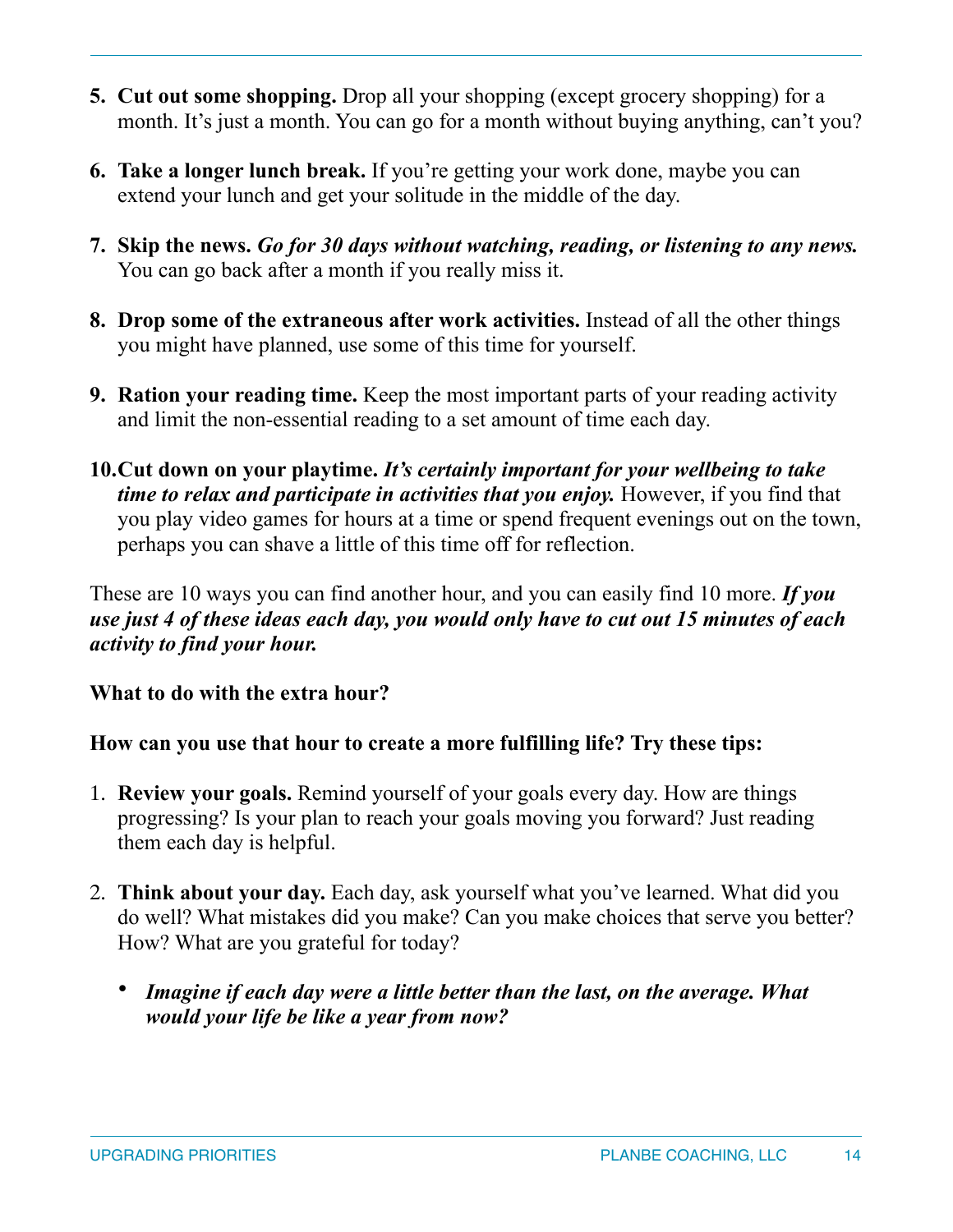- 3. **Meditate.** Escape the hustle and bustle of life and quiet your mind.
- 4. **Journal.** You'll be shocked at how much you can learn about yourself when you write down your feelings. Plus, a journal gives you a venue to write about your challenges, reduce your stress about them, and work through them to find solutions.

*Give yourself the gift of an extra hour each day for reflection.* An hour a day can be transformational – find your hour and take advantage of it. You'll be so glad you did!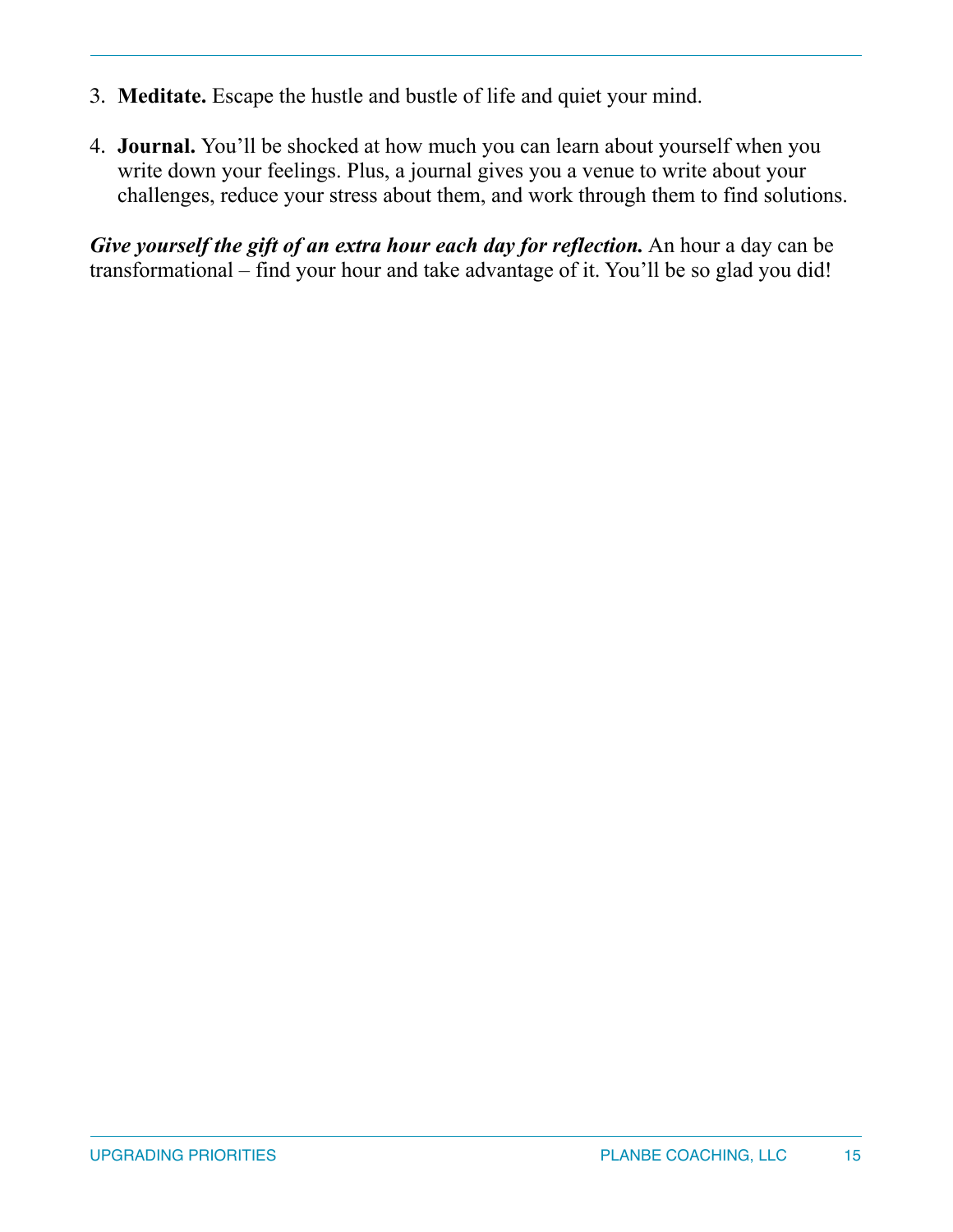# **WORKBOOK MODULE 3 : An extra hour of POWER List the current activities that don't produce the value or results you crave**

| <b>Current Activities NOT</b><br>producing VALUE       | Approximate time spend | When do I invest this<br>time? |
|--------------------------------------------------------|------------------------|--------------------------------|
| <b>EXAMPLE:</b> time lurking<br>on facebook after work | 30 minutes             | 6-6:30pm                       |
|                                                        |                        |                                |
|                                                        |                        |                                |
|                                                        |                        |                                |
|                                                        |                        |                                |
|                                                        |                        |                                |
|                                                        |                        |                                |

List activities that allow you to multi-task

| Where can I multi-task | I could add                         | This would help    |
|------------------------|-------------------------------------|--------------------|
| <b>EXAMPLE: SHOWER</b> | listening to inspirational<br>talks | strengthen my mind |
|                        |                                     |                    |
|                        |                                     |                    |
|                        |                                     |                    |
|                        |                                     |                    |
|                        |                                     |                    |
|                        |                                     |                    |
|                        |                                     |                    |